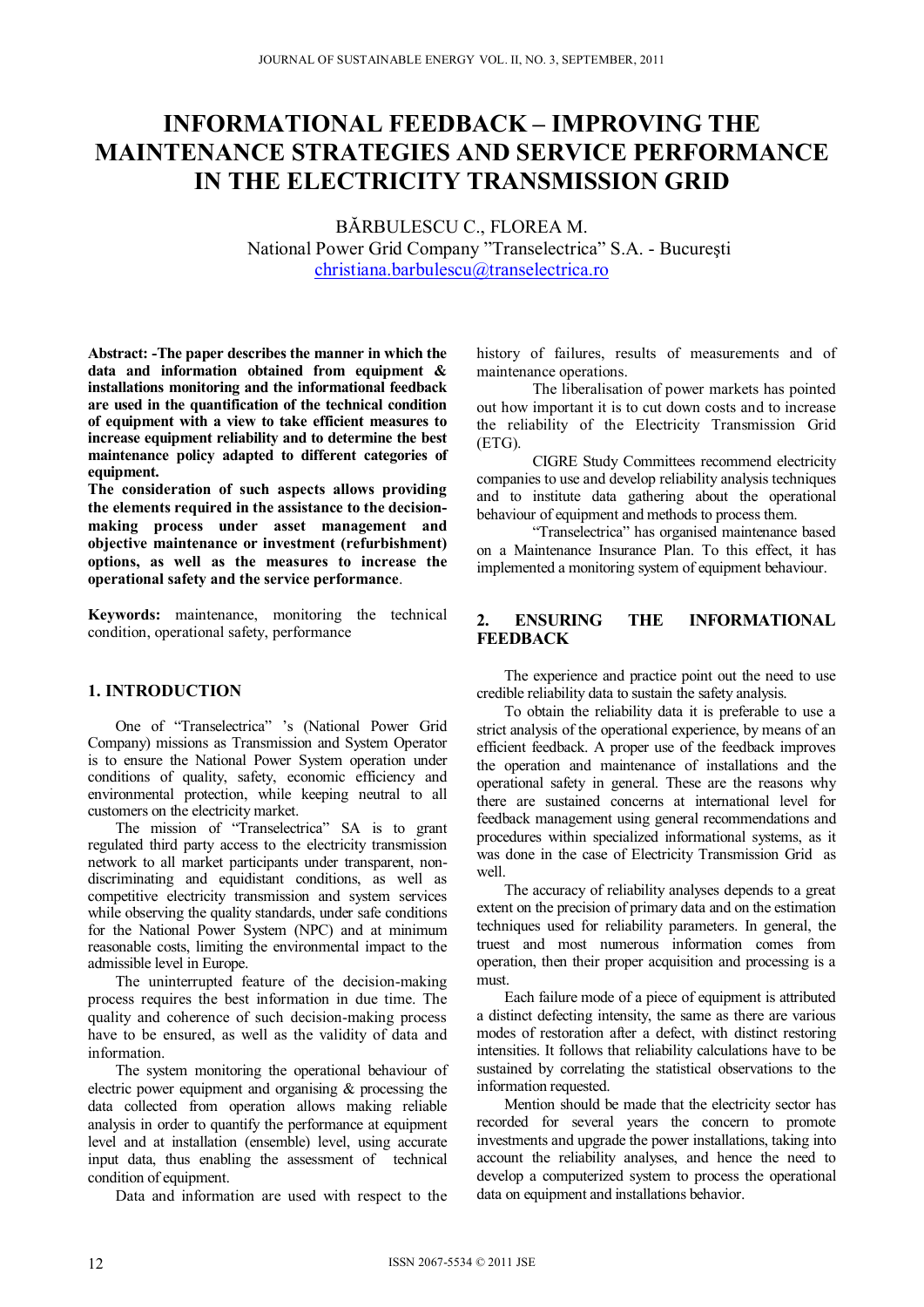The information needed is obtained at the level of component equipment of installations, by supervising their operational behavior and especially their degree of defecting. Then these are used in analyses at installations level in the assembly (system) by monitoring the manner in which the quality of service is provided (especially the continuous operation), as described by the indicators given in the Technical Code of power grid [1].

In accordance with the tasks from Technical Code, the transmission and system operator has the following obligations:

 To observe the quality technical parameters of the electricity transmission service and the safety and availability requirements for transmission power grid, according to the technical code

 Is responsible for the safe operation of the National Power System and of its components and for the uninterrupted balancing of generation and consumption in the National Power System

 To monitor, register and report the quality technical parameters of the transmission and system services

To report to ANRE (National Energy Regulatory

Authority) the events resulting in important material damages, victims of significant interruptions of service occurring in installations.

Monitoring the operational behaviour of equipment and installations, as well as that of the entire National Power System (NPS), is organised within "Transelectrica" as shown in Figure 1 (a manner resembling the concept presented in CIGRE [3] report), the respective activities being carried out in specialised compartments also by using IT systems and proper software.

It was ascertained that equipment suppliers and network operators need to share their experience. To this effect recommendations are for manufacturers and operators to- use reliability techniques, describe their experience in the feedback process, as the reliability studies required information on the equipment behaviour; to describe the processing of data gathered from feedback in order to evaluate and quantify damaging modes; to share their experience and the data on equipment and systems reliability.

Table 1 shows the performance indicators, in accord with Technical Code, of the electricity transmission system in 2005-2009.



**Fig. 1- Organisation of equipment operational behaviour monitoring**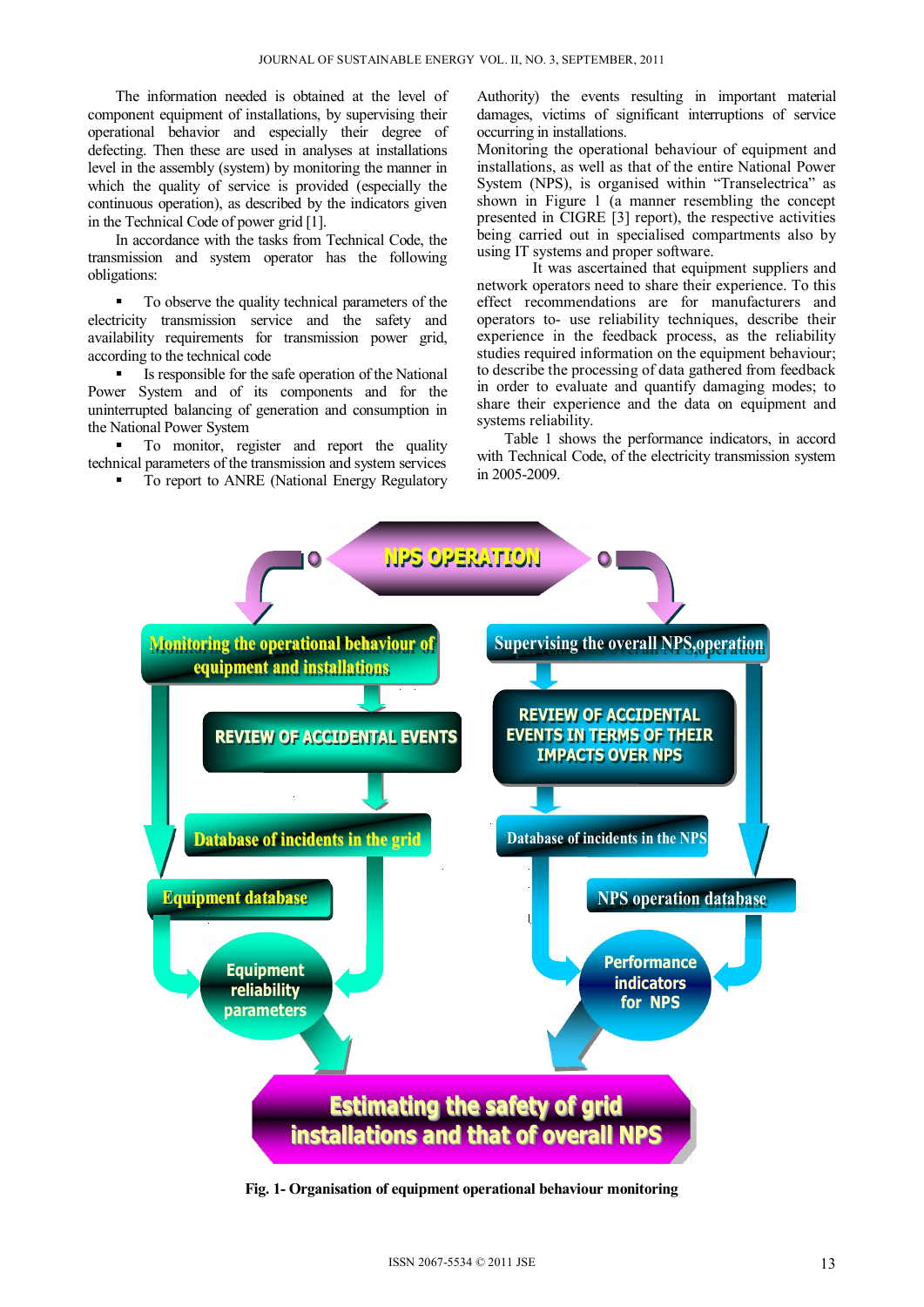| Performance               | <b>Measuring unit</b> | 2005  | 2006  | 2007   | 2008   | 2009  |
|---------------------------|-----------------------|-------|-------|--------|--------|-------|
| indicator/year            |                       |       |       |        |        |       |
| Seriousness index (SI)    | minutes/interruption  | 4.434 | l.185 | 0.0357 | 0.072  | 0.057 |
| System minutes (SM)       | minutes               | 0.369 | 0.043 | 0.555  | r. 167 | 0.504 |
| Average interruption time | minutes/year          | 2.606 | 0.704 | 0.8574 | 1.792  | 0.810 |
| (AIT)                     |                       |       |       |        |        |       |

**Table 1** 

## **3. INFORMATIONAL FEEDBACK USED FOR IMPROVING THE MAINTENANCE STRATEGIES**

The decisions to improve reliability and maintenance based on informational feedback have to be objective, to this end being taken into account the following [4]:

- analysis of damaging degree and of evolution of equipment operational characteristics in order to determine the technical condition;

- analysis of installation significance within the NPS;

- cost analysis.

All these are included in the general concept of reliability-centred maintenance - RCM, a systematic decision-taking process and standardised approach of maintenance used now within power grid [5]. RCM puts to use the conventional theory of reliability, directing the maintenance activities where the installation is vulnerable and where is economically justified. Thus the time-based maintenance was gradually replaced with condition-based maintenance, respectively reliability, within the preventive maintenance.

The main objectives of reliability-centred maintenance are as follows:

> - best quality and quantity maintenance activities; cutting down maintenance costs;

- reducing interruption times;

- observing the requirements to promote investment work;

- coordinating the maintenance and rehabilitation programmes.

The priority of **preventive maintenance** is determined depending on the **technical condition** of equipment/ installations, quantified using the statistical processing of information on operational behaviourfrequency and duration of accidental unavailability intervals; development of operational parameters and characteristics; history of maintenance, costs and on the **installation significance** within the power system.

The **technical condition** is determined using calculation algorithms specific to each operational assembly and equipment, also taking into account their constructive parameters and main components. Qualitative information is also quantified with respect to visual examinations, experience with such equipment based on questionnaires with pre-set answers.

Algorithms use statistical-probabilistic calculation methods.

Limit values/margins used for comparison of measurement results are taken from the norms.

The **importance** in terms of National Power System operational safety from ETG installations and equipment

is determined starting from the significance of nodes (bus bars in electric substations) and connections (electric lines and transformers / autotransformers) obtained from processing with a specific software based on steady-state regime calculations (current and voltage values, power blocking in power stations, power undelivered to consumers, power non-wheeled between system areas), static and transient state of all equipment / operational assemblies managed by each transmission branch.

Thus by integrating the results on the technical condition of all operational equipment/assemblies under the management of each branch and the importance of such installations at grid level, the result is the annual maintenance schedule as required by each category of functional assembly spread on 4 levels of maintenance activities, as well as proposals for the retrofitting/investment plan.

The final maintenance programme and that for equipment taking out of operation follow by an **iterative process.** 

Maintenance management under all aspects of interest (management of work orders; locating the installations undergoing maintenance; other installations de-energised as labour safety measure to carry out work; date, period, type and content of activities; costs; manpower; parts and materials used; transport and tools; invoices of service and products suppliers etc.) is performed using specific methods and software.

The computer applications allow knowing and storing the history of maintenance activities performed to each operational assembly, issuing and sending work orders.

Primary information on the operational behaviour of ETG installations is capitalised by processing that results in reports including data obtained from behaviour monitoring.

Corrective maintenance activities to remove defects and restore installations to their functional condition as designed are initiated by means of an operational system that detect, record and notify the accidental events (incidents, technical defects) within electricity transmission installations and is regulated under the Technical Norm "Regulation for analysis and recording of hazards in the electricity and heat generation, transmission and distribution installations" and under its specific application guidelines for the transmission grid, as well as under specific procedures.

Operational behaviour monitoring is carried out systematically in the transmission branches and consists in acquiring, recording, validating, storing, processing and sending the information regarding the operation, maintenance and repair of installations, equipment and components from the ETG, being particularly useful within the equipment supplier - end-user dialogue.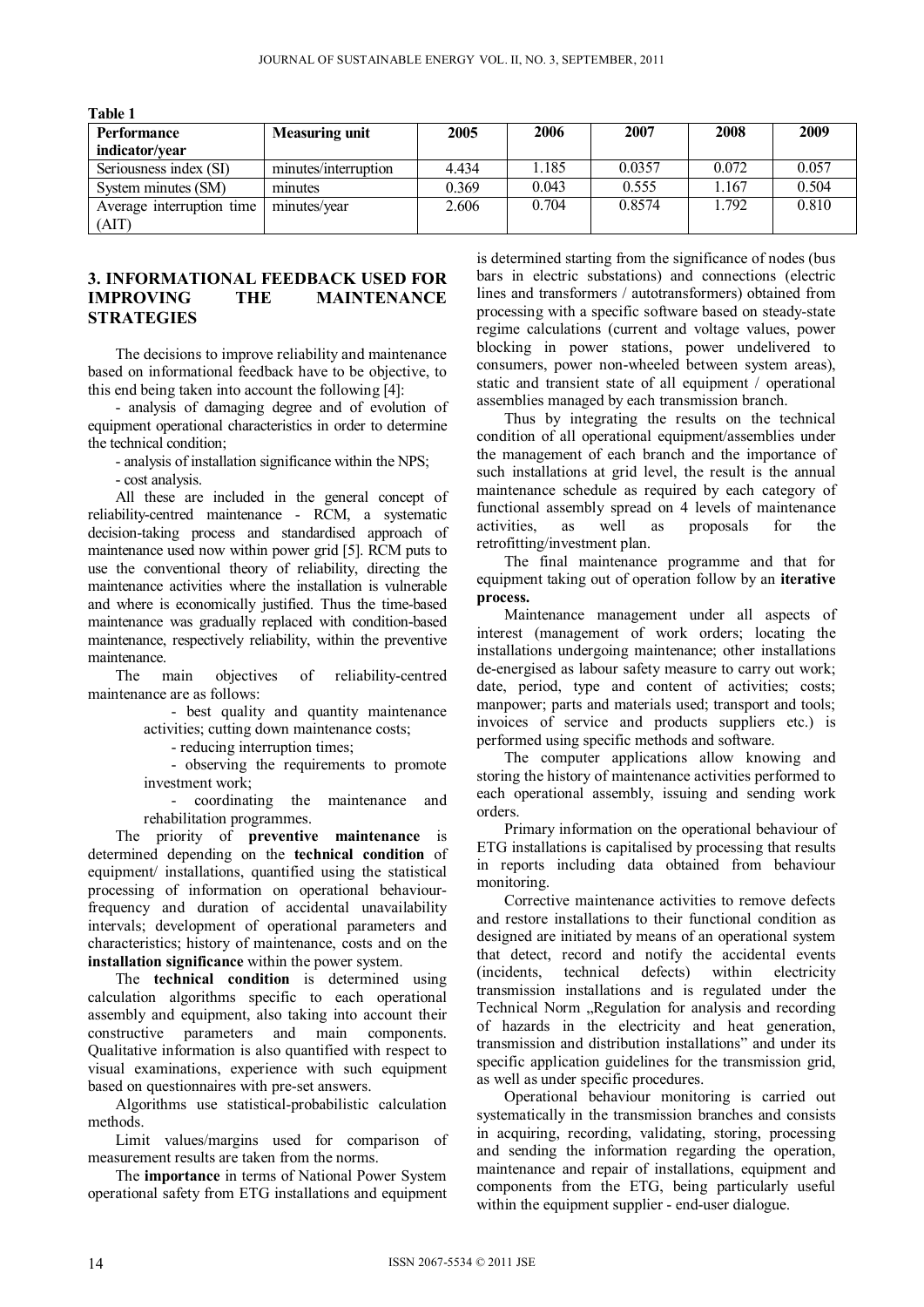Maintenance results are checked by operational behaviour monitoring, respectively by the review of behaviour before and after maintenance. The history of maintenance and of operational behaviour points out the operational tendencies of equipment, the weak points and needs for improvement.

Since there is an obvious need to have a single and transparent flow of data and information regarding the maintenance activity, which should provide all available data and control facilities for their quality, a specific database was set up for maintenance.

An IT system was established as well in order to manage, optimize and coordinate all maintenance activities, with also the possibility to have an interface with the other IT systems, as used within the specialized IT system.

Maintenance is carried out under the "Maintenance Insurance Programme" in accordance with the regulations of ANRE (National Regulatory Authority in the energy field).

The proven performance of equipment is essential for the design stage of a new project and also for the installation maintenance. A major concern of maintenance activities is to keep performance in time.

All types of maintenance contracts are found in "Transelectrica"'s case - with many pieces of equipment of long operational life, but also with new or retrofitting projects.

The efficiency of maintenance can be assessed using the following:

> Technical criteria of maintenance efficiency

> Economic criteria of maintenance efficiency

Criteria of service quality

Statistical indicators

**Table 2**

#### **4. SERVICE PERFORMANCE**

The quality of service (especially the uninterrupted operation) is quantified and reported every year using the Key Performance Indicators (KPI) from the Technical Code of the ETG [1] and the Performance Standard for electricity transmission and system services [2]:

- OHL and transformer units unavailability:

$$
INDLIN = \frac{\sum_{i=1}^{n} (L_i \times D_i)}{L_i}
$$
 [hours/year]

n – number of events (planned and unplanned);

 $Li$  – length (km) of the unavailable line - due to the event i;

Di – unavailability time (hours) - event i;

Lt – total OHL length (km) of the EPG;

$$
INDTRA = \frac{\sum_{i=1}^{n} (S_i \times D_i)}{S_t}
$$
 [hours/year]

n – number of events (planned and unplanned);

Si – apparent power (MVA) of the unavailable transformer – due to event i;

Di – unavailability time (hours) - event i;

St – total apparent power (MVA) of the transformers in the EPG;

- Average Interruption Time (AIT)

$$
AIT = 8760 \times 60 \times \frac{ENS}{AD} \quad [min/year]
$$

ENS – energy not supplied (MWh) AD - Annual Demand [MWh] - Energy Not Supplied (ENS) Table 2 shows the KPI s in 2008 – 2009.

| KPI                                       | 2008   | 2009   | 2010    |
|-------------------------------------------|--------|--------|---------|
| > OHL and transformers unavaibility       |        |        |         |
| $\cdot$ OHL – INDLIN [ore/an]<br>TOTAL    | 445,68 | 372,84 | 270,0   |
| Unplanned                                 | 6,7    | 4,79   | 2,85    |
| Planned                                   | 438,98 | 368,05 | 267,15  |
| • Transformers – INDTRA [ore/an]<br>TOTAL | 504,66 | 386,08 | 628,81  |
| Unplanned                                 | 86,11  | 90,39  | 80,56   |
| Planned                                   | 442,47 | 295,69 | 548,25  |
| $\triangleright$ ENS [MWh]                | 167,1  | 69,3   | 267,936 |
| $\triangleright$ AIT<br>[min/year]        | 1,79   | 0,81   | 3,09    |

### **5. SOME ASPECTS ON DECISION-MAKING PROCESSS**

The uninterrupted decision-making process requires the best information in due time. Such process

has to use qualitative, coherent and valid data and information.

Asset management requires assistance in decisionmaking for each category of activities (planning, development, operation, maintenance, refurbishment, modernization), risk analyses, correlation and integration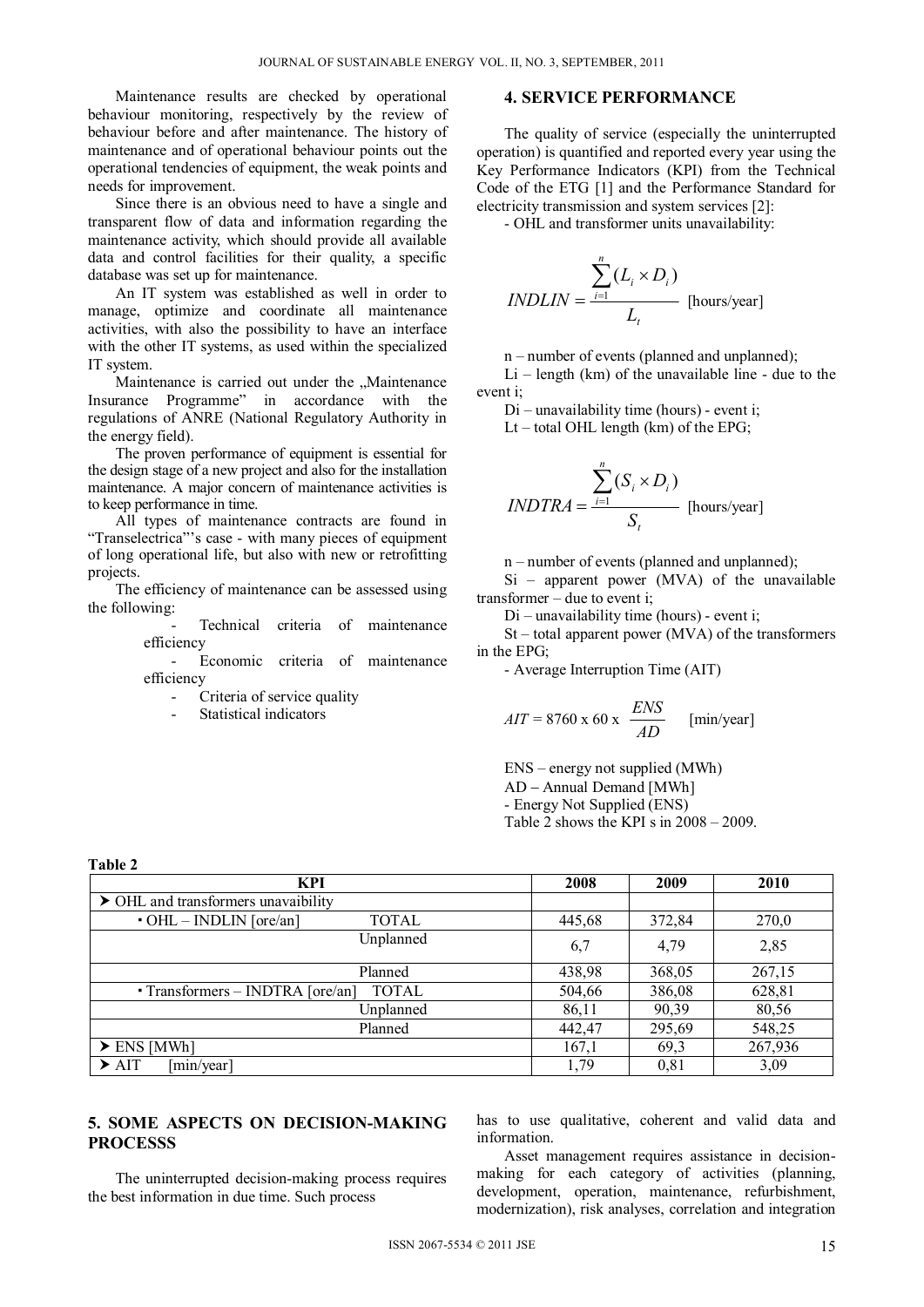of all activities within the ETG so that in the end the best solution can be selected from several possible options. An important aspect is decision-making at the level of overall ETG and then at asset levels, which needs a systemic approach.

Taking into account the retrofitting policy for the electric grid installations, as well as the implementation of new technologies and of up-to-date tele-control and tele-management systems, decision-making processes require many criteria.

The decision-making process involves:

evaluating the condition and the risks

decision-making algorithm

Decision-making can be considered as a continuous process based on technical, economic and sociological data.

Technical data refer to the condition of equipment. Financial data combine economic and technical details on assets, being especially oriented to reliability. The social data combine the company's information with sociological data in order to take decisions on risks.

Such data categories are:

tehnical data: stocks, characteristics, operational parameters;

- economic data: assessing costs for the entire life cycle (investment, operation, maintenance, taking out of operation), costs of failure results;

- sociological data: social and environmental aspects impact of accidental events, criticality: number and interval of accidental events, respectively estimating the binomial probability (frequency) x severity (amplitude), thus getting the social impact - the image over the public and the feeling of 'security'.

Taking into account the critical nature of the ETG infrastructure, an important issue is that of managing the high risk levels of old assets (although wide refurbishment programmes have been applied, a great number of installations within the ETG were manufactured in the  $60s - 70s$ ), which means:

 - knowing the current technical condition, the performance and risks associated to such risk levels;

- quantifying the performance tasks;

 - systematising risk aspects and proposing measures to reduce them;

- monitoring the operation and risks;

priority classification, planning and implementation of proposed measures.

Mention should be made of the close relationship between risk management principles and those of least cost management, so as to maintain a costoriented direction during the entire lifetime and to provide least costs without deteriorating the risk profile.

The decision-making algorithm develops by hierarchical levels:

Level 1: component (asset)

It consists of assessing the equipment condition based on the technical data and information. Many scenarios can be found to influence the assets performance in terms of reliability and availability.

Level 2: network (ETG)

When technical information is combined to the economic and network ones, costs are quantified. These

are also expressed in terms of reliability, consequences of events, risks.

It is during this stage of the decision-making process that modern methods of (RCM) maintenance evaluation and planning are applied.

Level 3: corporation (Company)

The costs and advantages of various scenarios are combined with the risks of each one in order to take the best decision.

 Basic data refer to historical information obtained from supervising the operational behaviour.

A good feed-back process is needed.

Two types of information are required:

- behavioral performance of fixed assets;

- acceptable risk / availability levels.

There is need for a transparent single flow of data and information, as it has been shown previously and for a coherent feedback process.

## **6. CONCLUSION**

- $\triangleright$  "Transelectrica" provides on the market the infrastructure required and the regulated and non-discriminating grid access for all market participants.
- $\triangleright$  "Transelectrica" furthers the tradition and experience gathered within 50 years of NPS operation and maintenance.
- Although the sector has been unbundled in commercial and legal terms into many entities, "Transelectrica" provides a unitary operation of the Romanian Power System, as well as its safe and reliable running.
- $\triangleright$  The Romanian electricity sector is integrated into the European and regional market by means of interconnecting the transmission grid to the ENTSO-Emember power systems.
- The informational feedback based on operational behaviour monitoring eventually results in grown operational safety, both by specific maintenance and operation activities and by joint operations with equipment suppliers in view of improving reliability.

 $\triangleright$  The goals to be achieved in a system concept are:

- adapting to institutional changes,

- maximising the availability of transmission network,

- grounding the maintenance and / or retrofitting decisions,

- determining the strategy, objectives, responsibilities, requirements and their mode of achievement in view of the maintenance activity,

- providing reliability of equipment and increased operational safety,

- extending the life cycle of assets within ETG,

- setting up a coherent strategy to identify, assess, review and manage risks; providing the specific data and information needed to implement the risk management,

- setting up and optimising the information flows needed for the activity and providing a proper feed-back,

- providing interfaces between different entities,
- identification, control and optimisation of costs,

- documenting the activities,

- determining, assessing and supervising the performance criteria; determining efficient measures to improve performance.